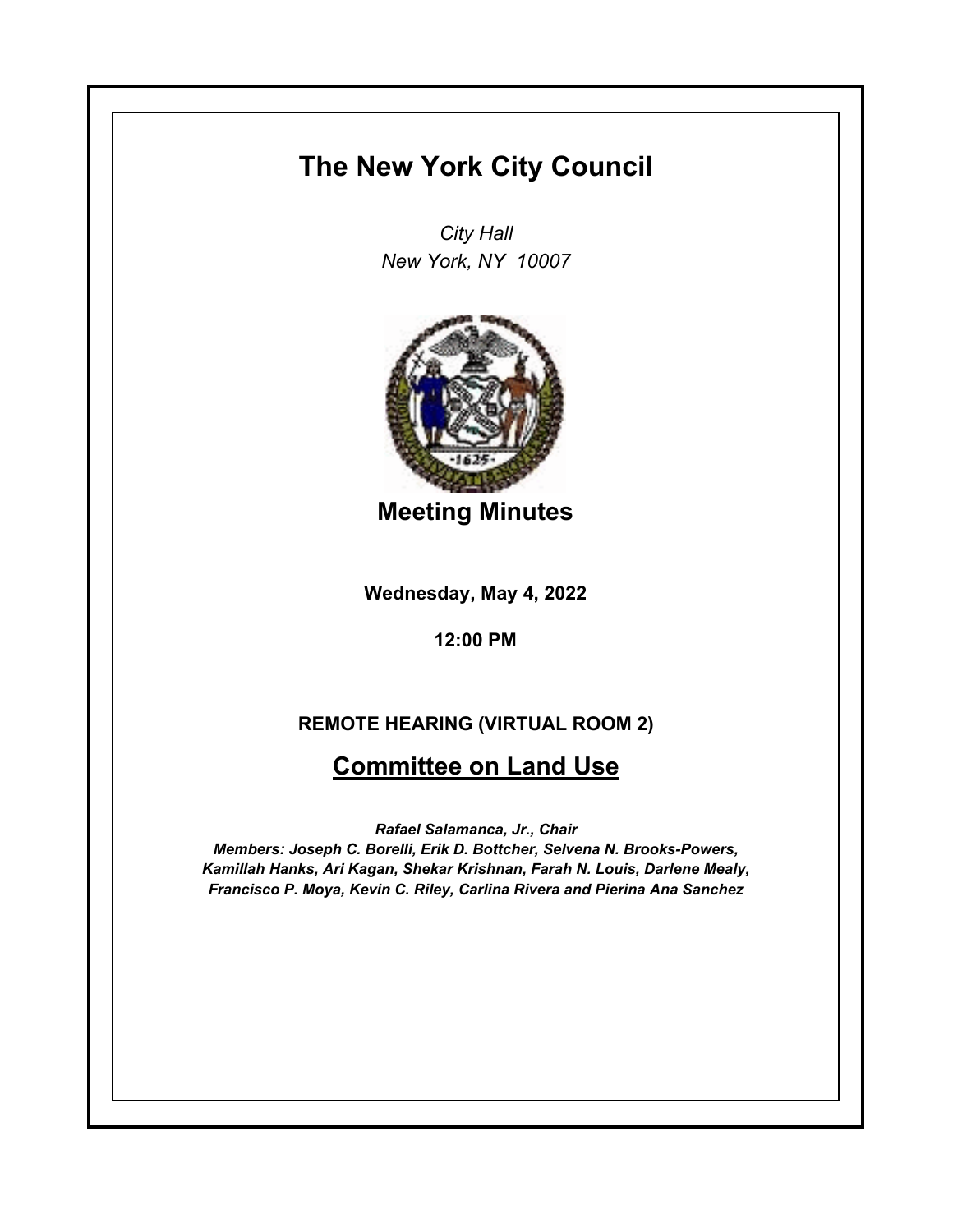| Roll Call                                                                                                                     |                                                                                                                                                                                                                                                                                                                                                                                                                                                             |
|-------------------------------------------------------------------------------------------------------------------------------|-------------------------------------------------------------------------------------------------------------------------------------------------------------------------------------------------------------------------------------------------------------------------------------------------------------------------------------------------------------------------------------------------------------------------------------------------------------|
|                                                                                                                               | Present: Salamanca Jr., Borelli, Bottcher, Brooks-Powers, Hanks, Kagan, Krishnan,<br>Louis, Moya, Riley, Rivera and Sanchez                                                                                                                                                                                                                                                                                                                                 |
|                                                                                                                               | <b>Absent: Mealy</b>                                                                                                                                                                                                                                                                                                                                                                                                                                        |
| LU 0034-2022                                                                                                                  | Application No. G 220010 TAM (Second Avenue Subway Phase 2<br>MTA Disposition, Manhattan) submitted by the Metropolitan<br>Transportation Authority (MTA) pursuant to Section 1266-c(5) of<br>the New York State Public Authorities Law requesting approval of<br>the disposition of city-owned property located at Block 1773, Lots<br>4 and 72, Borough of Manhattan, Community District 11, Council<br>District 8.                                       |
|                                                                                                                               | <b>Attachments:</b> Calendar of the Landmarks, Public Sitings and Dispositions Subcommittee<br>and Land Use Committee - April 4, 2022, April 14, 2022 - Stated Meeting<br>Agenda, Calendar of the Subcommittee Meetings and Land Use Meeting -<br>April 26 and 27, 2022, Land Use Calendar - April 27, 2022, Calendar of the<br>Landmarks, Public Sitings and Dispositions Subcommittee and Land Use<br>Committee - May 4, 2022, Committee Report, Res. No. |
|                                                                                                                               | This Land Use Application was Hearing Held by Committee                                                                                                                                                                                                                                                                                                                                                                                                     |
|                                                                                                                               | <b>Attachments:</b> Calendar of the Landmarks, Public Sitings and Dispositions Subcommittee<br>and Land Use Committee - April 4, 2022, April 14, 2022 - Stated Meeting<br>Agenda, Calendar of the Subcommittee Meetings and Land Use Meeting -<br>April 26 and 27, 2022, Land Use Calendar - April 27, 2022, Calendar of the<br>Landmarks, Public Sitings and Dispositions Subcommittee and Land Use<br>Committee - May 4, 2022, Committee Report, Res. No. |
| A motion was made that this Land Use Application be Approved by Committee<br>with Companion Resolution approved by Roll Call. |                                                                                                                                                                                                                                                                                                                                                                                                                                                             |
|                                                                                                                               | Affirmative: 12 - Salamanca Jr., Borelli, Bottcher, Brooks-Powers, Hanks, Kagan, Krishnan,<br>Louis, Moya, Riley, Rivera and Sanchez                                                                                                                                                                                                                                                                                                                        |
|                                                                                                                               | Absent: 1 -<br>Mealy                                                                                                                                                                                                                                                                                                                                                                                                                                        |